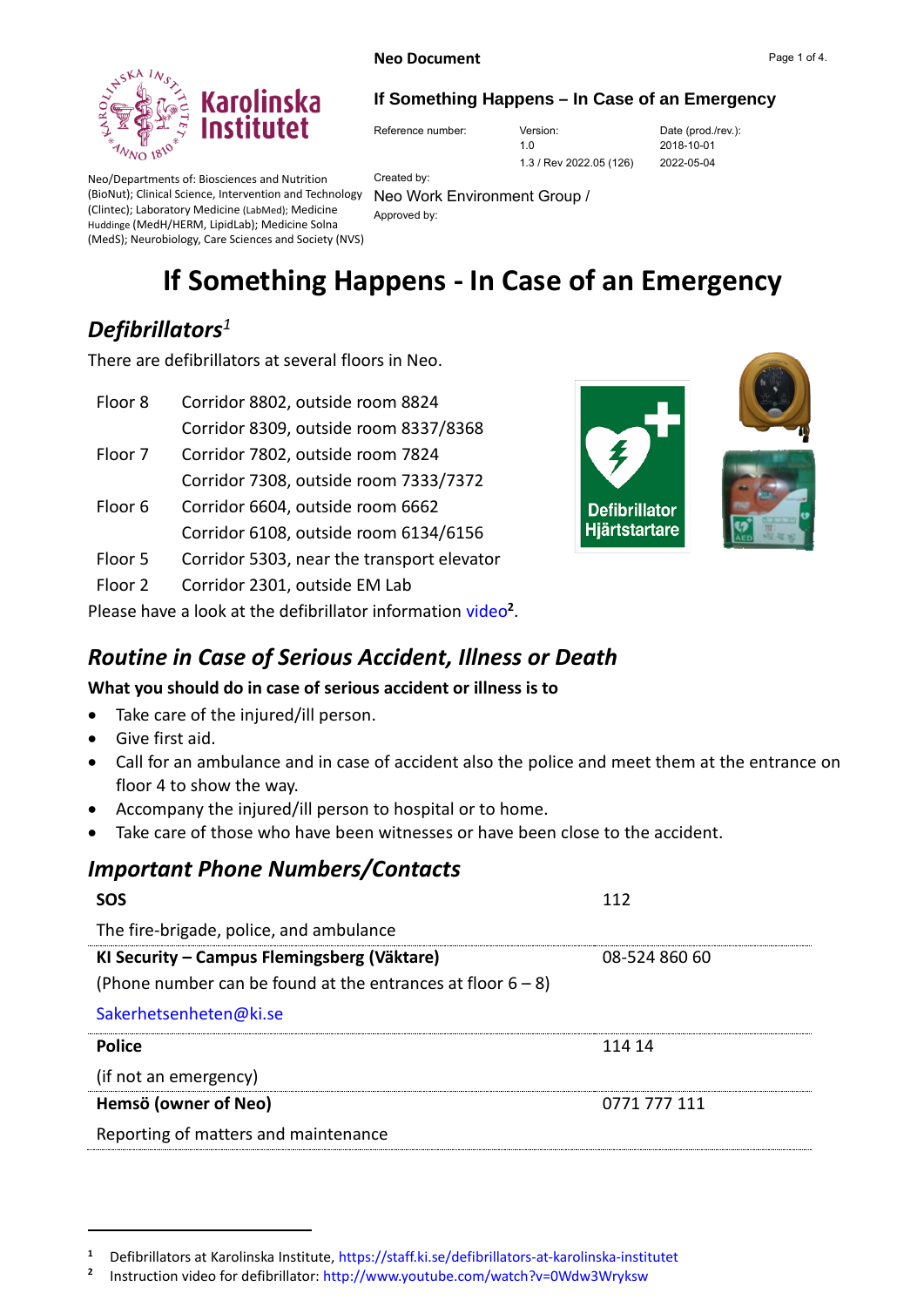| Neo Document: If Something Happens - In Case of an Emergency | rev 2022-05-04 (126)     | Page 2 of 4. |
|--------------------------------------------------------------|--------------------------|--------------|
| <b>Huddinge hospital</b>                                     | 08 585 800 00            |              |
| operator                                                     |                          |              |
| <b>Medical Care Information</b>                              | 1177                     |              |
| Sjukvårdsrådgivningen                                        |                          |              |
| https://www.1177.se/                                         |                          |              |
| <b>Occupational Health Service - Avonova</b>                 | 08-120 124 10 (Huddinge) |              |
| https://staff.ki.se/occupational-health-services-at-ki       |                          |              |
| https://staff.ki.se/occupational-health-care-centres         |                          |              |
| For phone to other locations and e-mail, see the web         |                          |              |
| KI's radiation protection expert                             |                          |              |
| Sofia Skyttner, sofia.skyttner@ki.se                         | 0737-12 15 79            |              |
| https://staff.ki.se/radiation-safety                         |                          |              |
| <b>Swedish Poisons information Centre</b>                    | 010 456 67 00            |              |
| Giftinformationscentralen                                    |                          |              |
| If a water leakage occurs which you cannot stop              |                          |              |
| Johan Dethlefsen, johan.dethlefsen@ki.se                     | 08-524 812 18            |              |
| Coor                                                         | 0771 777 111             |              |
| <b>Biosafety</b>                                             |                          |              |
| Biosakerhet@ki.se                                            |                          |              |
| Neo work environment and lab safety coordinator              |                          |              |
| Håkan Ottosson, hakan.ottosson@ki.se                         | 070 262 7034             |              |

# *Spill of Hazardous Material*

See ["Spill of Hazardous Material"](https://staff.ki.se/media/125355/download) and ["Instructions for emergencies such as major spills and](https://staff.ki.se/media/117265/download)  [emissions of hazardous chemicals"](https://staff.ki.se/media/117265/download) **3**

The instructions and warnings signs are also available in the spill trolley located in room 8810

# *Larger Unintentional Releases of Environmental and Health Hazardous Chemicals to Sewers<sup>4</sup>*

• Inform Stockholm Vatten och Avfall and the sewage treatment plant in the municipality in question.

| $\circ$ office hours         | 08 522 120 00 |
|------------------------------|---------------|
| $\circ$ outside office hours | 08 454 25 70  |

- For spills/emissions in Huddinge, also email information about the incident and contact details to Miljö- och bygglovsförvaltningen at Huddinge kommun and ask for an environmental inspector
	- o E-mail [miljotillsyn@huddinge.se](mailto:miljotillsyn@huddinge.se)

 $\circ$  or call  $\circ$  08 535 300 00.

• Waste water treatment plants

<sup>&</sup>lt;sup>3</sup> See documents in<https://staff.ki.se/safety-in-neo> (Spill of Hazardous Material, [https://staff.ki.se/media/125355/download\)](https://staff.ki.se/media/125355/download) or "Instructions for emergencies such as major spills and emissions of hazardous chemicals", [https://staff.ki.se/media/117265/download.](https://staff.ki.se/media/117265/download)

**<sup>4</sup>** From "Anvisningar för nödlägen såsom större spill och utsläpp av miljö- och hälsofarliga kemikalier", <https://medarbetare.ki.se/media/117255/download>and "Instructions for emergencies such as major spills and emissions of hazardous chemicals",<https://medarbetare.ki.se/media/117265/download>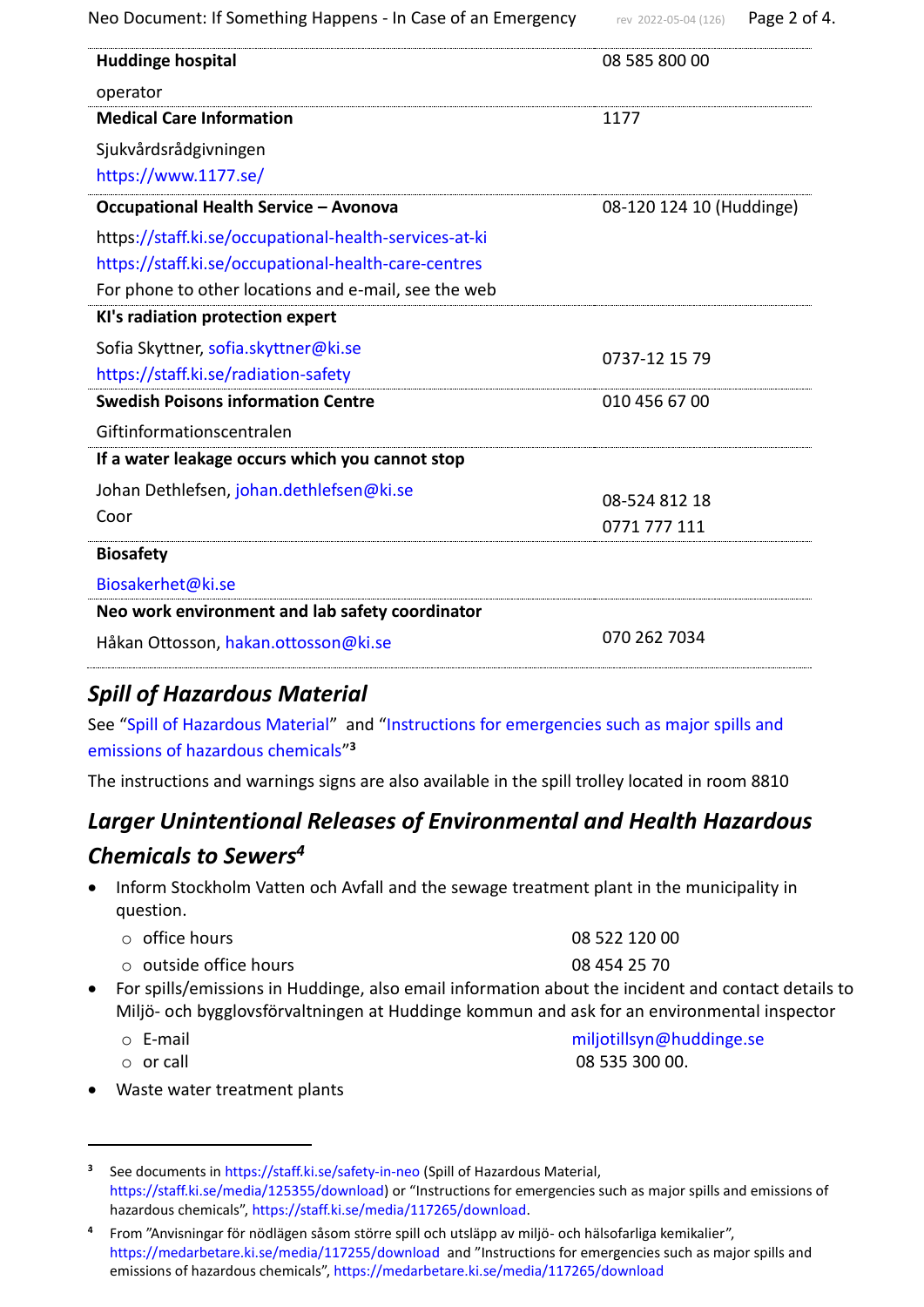Neo Document: If Something Happens - In Case of an Emergency Frev 2022-05-04 (126) Page 3 of 4.

|  |  | rev 2022-05-04 (126) | Page 3 c |
|--|--|----------------------|----------|
|--|--|----------------------|----------|

|           | o Huddinge - Henriksdals reningsverk, office hours<br>outside office hours                                                   | 08-522 120 00<br>08-454 25 70    |
|-----------|------------------------------------------------------------------------------------------------------------------------------|----------------------------------|
| $\bullet$ | Also inform KI's Security and Environment Unit                                                                               |                                  |
|           | Phone<br>$\circ$<br>$\circ$ For questions call<br>o https://staff.ki.se/contact-persons-in-the-environment-and-security-unit | 08 524 801 00.<br>08 524 865 29. |
| $\bullet$ | KIs contracted chemical expert                                                                                               |                                  |
|           | Clas Pettersson, Stena Miljö, office hours<br>$\circ$<br>$\circ$ outside office hours                                        | 010-445 80 31<br>0708-79 73 78   |
| $\bullet$ | When decontamination help is needed                                                                                          |                                  |
|           | Mikael Lönnström, FA/V, Ragn-Sells, office hours<br>$\circ$<br>outside office hours<br>$\bigcirc$                            | 070 837 92 72<br>070 927 27 57   |

# *After the Incident*

Report the incident, use the intranet,<https://staff.ki.se/report-an-incident>

**Report/notification of near-accidents - Notification of near-accidents to the Swedish Work Environment Authority**

If a **near-accident is serious**, that is to say the **incident could have caused grave personal injuries** (physical or mental) **or death**, the immediate manager/other responsible person at KI is **obliged** to notify the Swedish Work Environment Authority without delay (the same day) on



Help us make Karolinska Institutet a safer,<br>more secure and more sustainable workplace When you report an incident you help us find short and long-term solutions to problems

Reporting incidents

[www.anmalarbetsskada.se.](http://www.anmalarbetsskada.se/) This demand on notification includes both employees and students at KI.

See KI web "Report/notification of near-accidents", [https://staff.ki.se/near-accidents-and-work](https://staff.ki.se/near-accidents-and-work-related-injuries#heading-2)[related-injuries](https://staff.ki.se/near-accidents-and-work-related-injuries#heading-2) for more information

If you have been involved in or witnessed some kind of irregular or unlawful situation or noticed a potential danger that affecting your physical and psychosocial work environment, you can/should report them to Safety & Environment group.

Examples of such incidents are:

- When on sick leave, or receiving medical attention related to your work/studies (work related illness)
- Allergic reaction to toxic substances at the workplace
- Pain the neck/shoulders/back owing to monotonous or heavy work,
- Workload stress or discrimination/harassment,
- If somebody has been injured at or on the way to/from work
- If you have been involved in or witnessed something that could cause injury or sickness (near accident)